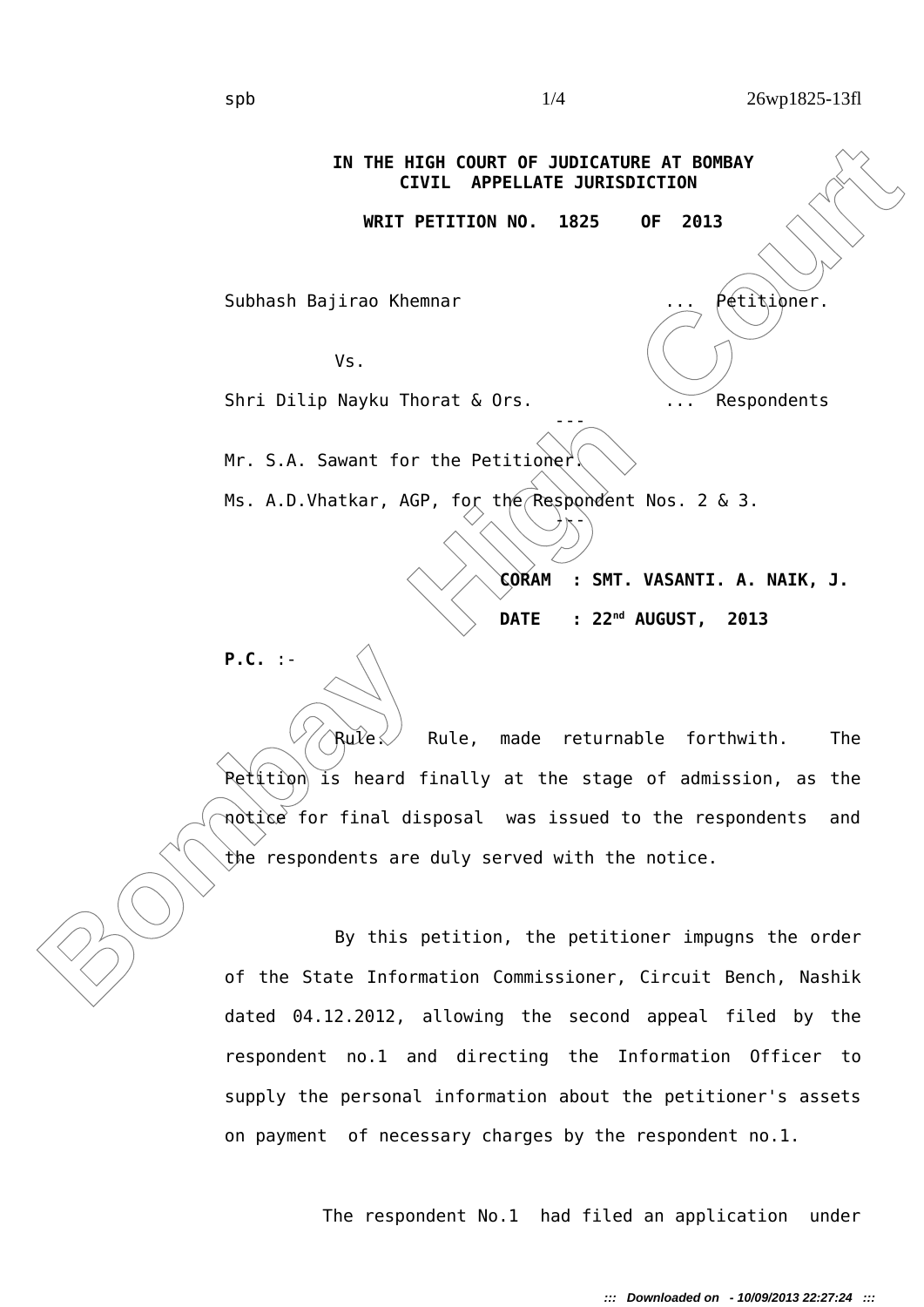The Kington of the pertitioner and also be the pertitions and information observed information about the pertitioner's assests. The information was not supplied by the Information of ticer in view of the provisions of sect the Right to Information Act, seeking a copy of the service book of the petitioner and also the income tax returns  $\alpha$ nd information about the petitioner's assets. The information was not supplied by the Information Officer in view  $\sim$ of the provisions of section 8 (1) J of the Right  $f \circ f$  Information Act, 2005. The respondent no.1 preferred the appeal before the first appellate authority. The appeal  $\mathcal{W}$  was dismissed. The respondent no. 1 then filed an appeal before the State Information Commissioner  $\hat{\mathcal{A}}$  (the State Information Commission by the impugned  $\overline{\text{order}}$  dated 04.12.2012, allowed the appeal filed  $\left(\frac{b}{c}\right)^2$  the respondent and directed the concerned departments  $to$  supply the necessary information to the respondent  $no\&1\&on$  payment of necessary fees and/or charges. The petitioner has impugned the order in the instant petition.

It is submitted on behalf of the petitioner that the State Information Commissioner was not justified in directing the Information Officer to supply the personal information in regard to the petitioner's assets and income tax returns unless the Chief Information Commissioner was satisfied that the disclosure of such information was necessary in the larger public interest. It is submitted that the Chief Information Commissioner has not recorded in the impugned order that the disclosure of the personal information in regard to the petitioner was necessary in larger public interest. According to the petitioner, the respondent no.1 was allegedly involved in extortion and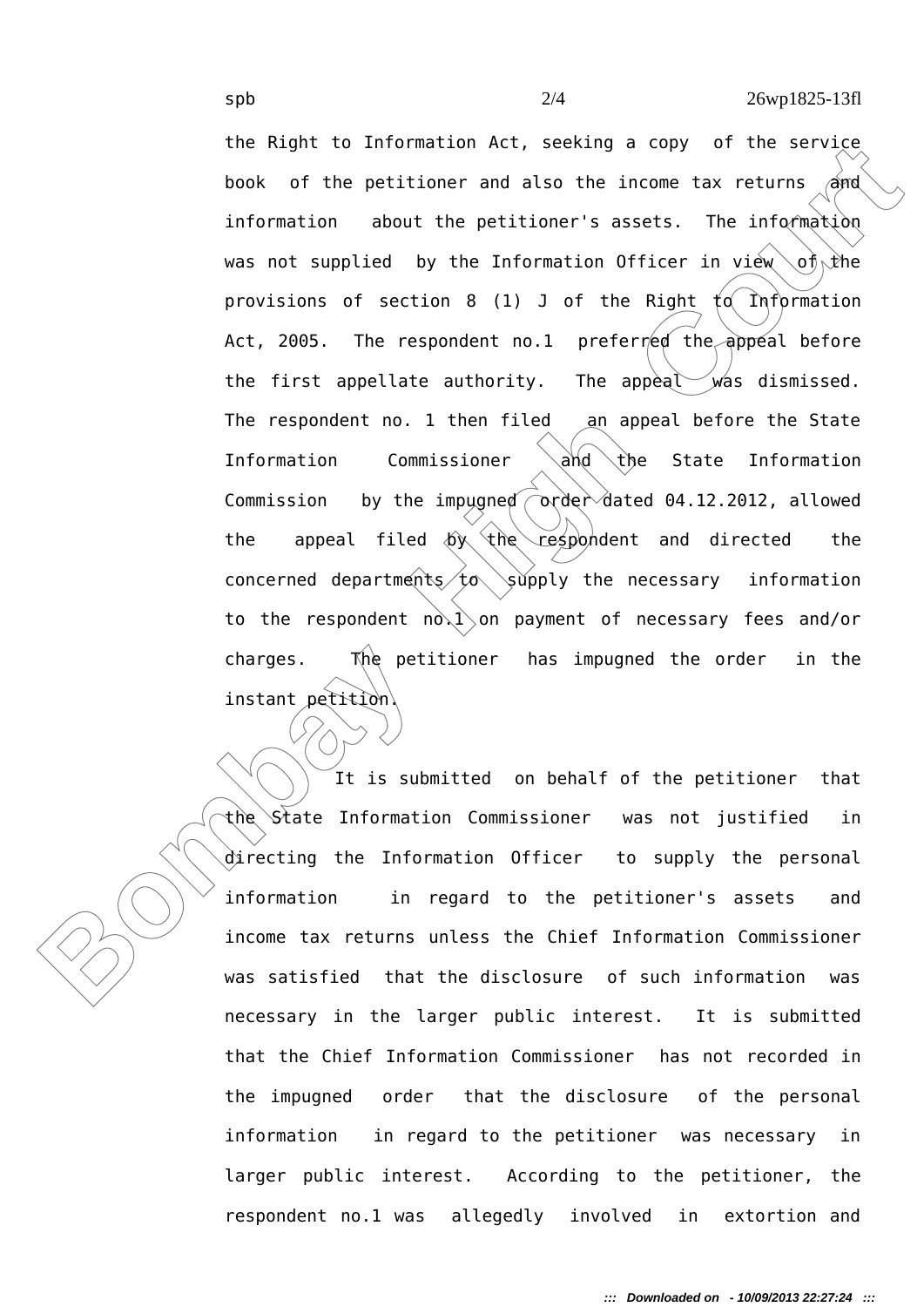The pericular is order in the criticity and the court that period and the court of energy restected the application filed by the respondent no. A for grant of anticipatory bail. According to the leaping coursel, the inform the petitioner's brother-in-law had filed a complaint against the respondent no. 1 for extortion and the court  $\wedge$  had rejected the application filed by the respondent no.1 for grant of anticipatory bail. According to the learned counsel, the information could not have been supplied under section 8 (1) (J) of the Act unless the authority was satisfied that the disclosure of the information was necessary in larger public interest. The learned counsel relied on the order of the  $Hom(ble)$  Supreme Court dated 3<sup>rd</sup> October, 2012 in Special  $\triangle$ eave Petition (Civil) No.  $27734/2012$  to substantiate his submission.

On hearing the learned counsel for the petitioner and on a perusal of the provisions of the Act, it appears that the  $\hat{\zeta}$  hief Information Commissioner was not justified in directing the  $\angle$ Information Officer to supply personal information in respect of the service record, income tax returns and assets of the petitioner unless the Commissioner was satisfied that the disclosure of the information was justified in larger public interest. It appears, on a reading of the impugned order, that there is no finding in regard to the satisfaction of the Commissioner that the disclosure of the personal information in respect of the petitioner was justified in larger public interest. Under section 8(1) J of the Act, there is no obligation on the Information Officer to give personal information, the disclosure of which has no relationship with any public activity or interest, or which would cause unwarranted